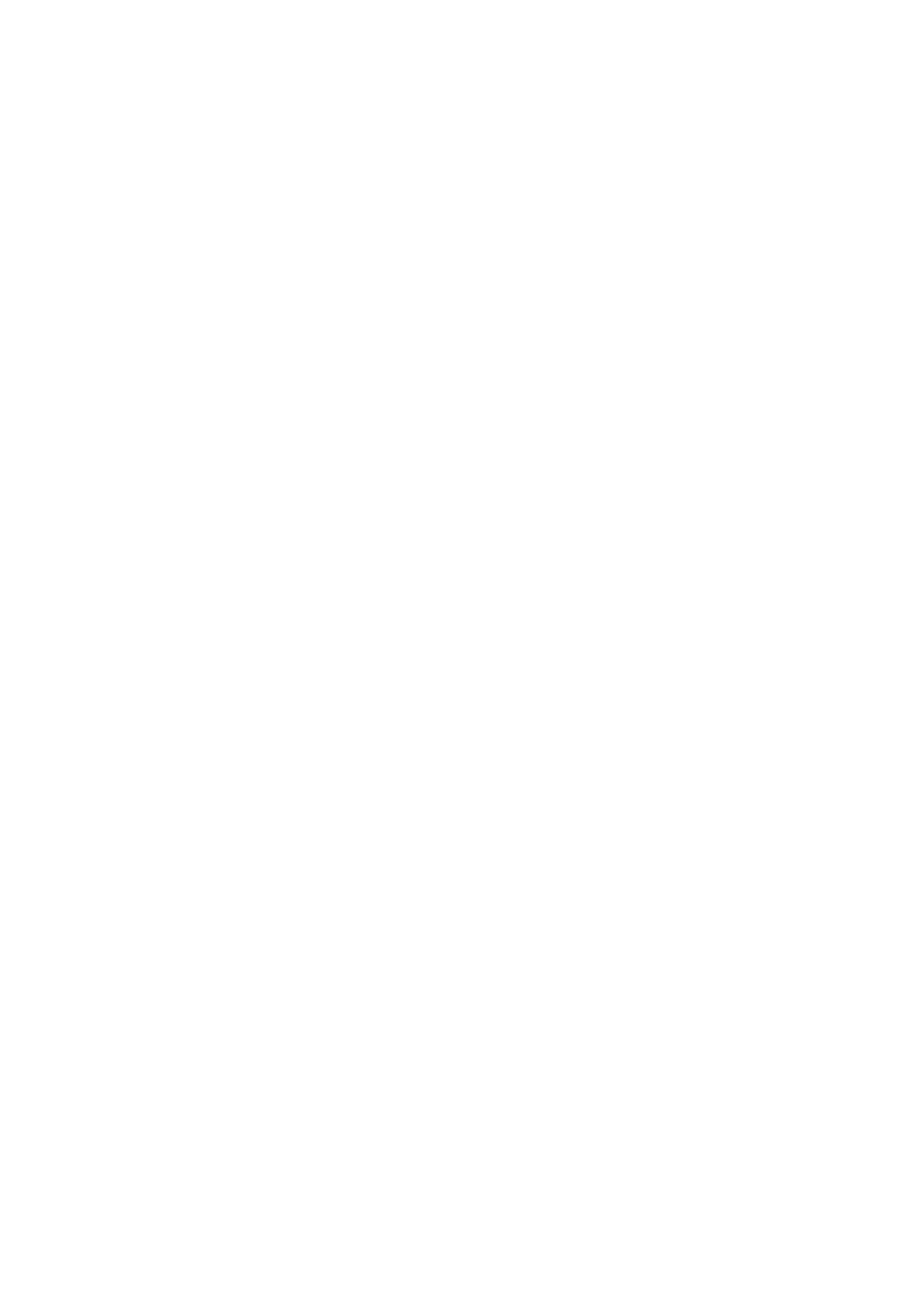# **SHIRE OF YORK**

# **TABLE OF CONTENTS**

- 1. OPENING
- 2. ATTENDANCE
- 3. CONFIRMATION OF MINUTES OF PREVIOUS MEETING
- 4. ANNOUNCEMENT BY THE PRESIDING MEMBER WITHOUT DISCUSSION
- 5. PRESENTATIONS
- 6. OFFICER REPORT
- 7. QUESTIONS FROM MEMBERS WITHOUT NOTICE
- 8. NEXT MEETING
- 9. CLOSURE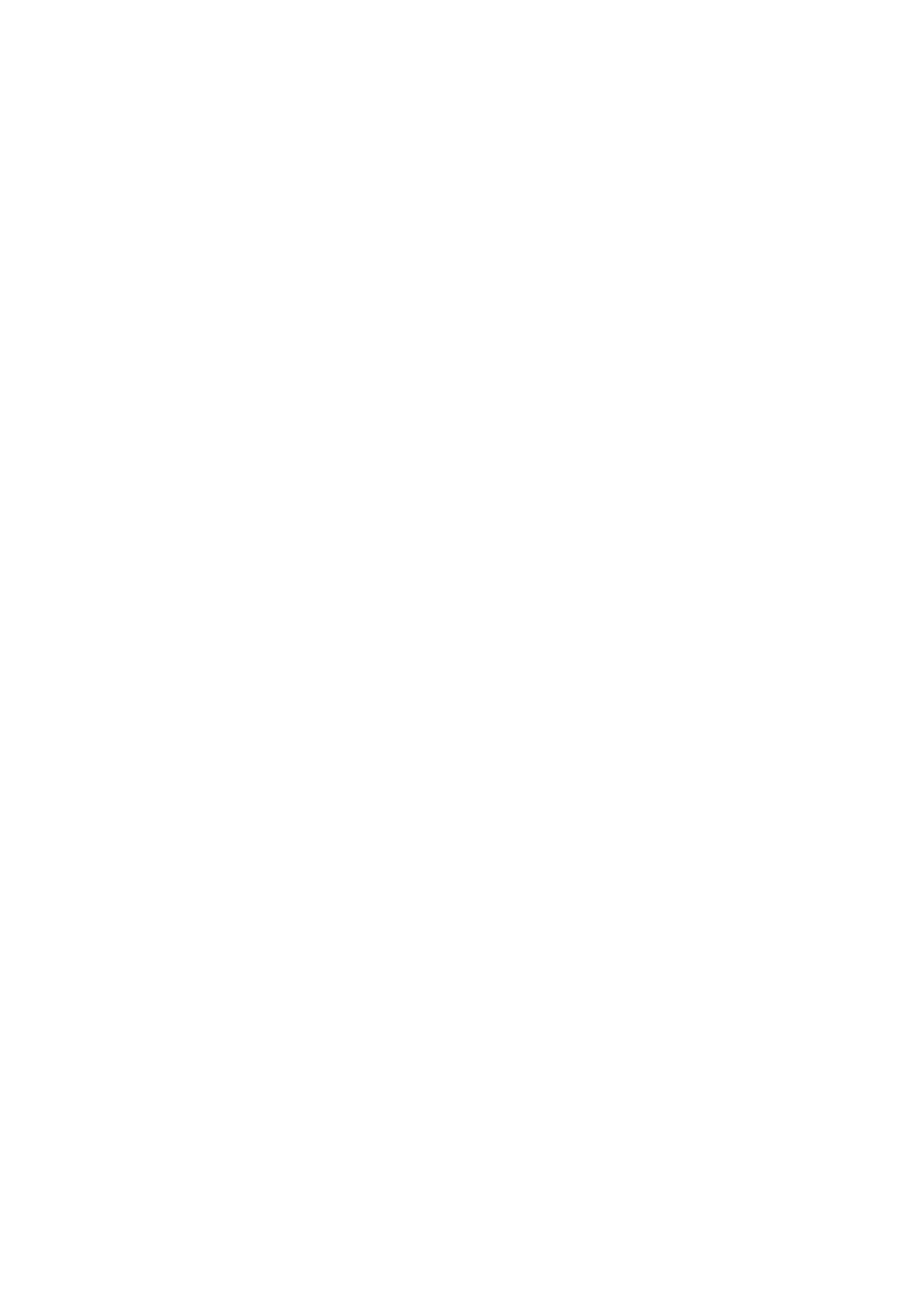

# THE ACCESS & INCLUSION ADVISORY COMMMITTEE HELD ON TUESDAY 7 AUGUST 2018, COMMENCING AT 10.36AM IN COUNCIL CHAMBERS, YORK TOWN HALL, YORK

# **1. OPENING**

1.1 Declaration of Opening *The Chairperson, Bev Penny opened the meeting at 10.36am and welcomed Nicola Burton attending as a representative of Senses Australia.*

# **2. ATTENDANCE**

# 2.1 Members *Ms Bev Penny, Chairperson; Cr Denese Smythe, Deputy Chairperson; Ms Liz Christmas, Community Representative; Ms Wendy Hoare, Essential Personnel; Ms Rosemary Parker, Community Representative; Cr Jane Ferro*

- 2.2 In Attendance *Ms Nicola Burton, Senses Australia*
- 2.3 Staff *Ms Suzie Haslehurst, Executive Manager – Corporate & Community Services (EMCCS)*
- 2.4 Apologies *Nil*

# **3. CONFIRMATION OF MINUTES OF PREVIOUS MEETING**

3.1 Minutes of Access & Inclusion Advisory Committee held 24 January 2018.

#### **COMMITTEE RECOMMENDATION 020818 AIAC**

**Moved: Cr Smythe Seconded: L. Christmas** 

*That the minutes of the Access and Inclusion Advisory Committee meeting held on 24 January 2018 be accepted as a true and correct record.*

*CARRIED: 6/0*

# **4. ANNOUNCEMENT BY THE PRESIDING MEMBER WITHOUT DISCUSSION**

- *4.1 The Chairperson invited Nicola Burton to introduce herself as the new representative of Senses Australia following the resignation of Carolyn Robinson.*
- *4.2 The Chairperson announced that a Forget-Me-Not Café would be held in York at Grannie's Kitchen from 10am on the first Wednesday of the month commencing in September. She encouraged members to attend.*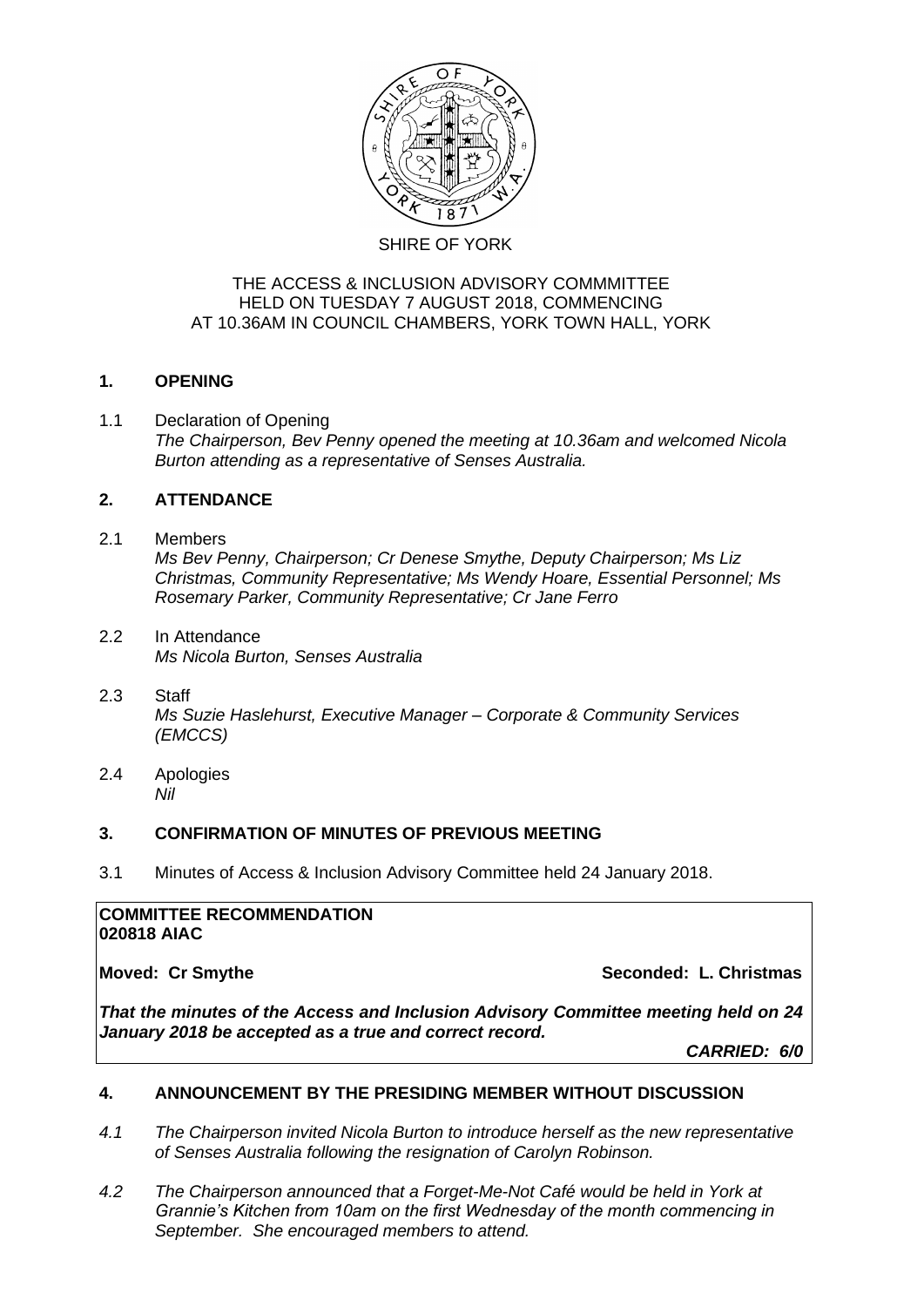# **5. PRESENTATIONS**

- *5.1 There were no presentations, however Suzie Haslehurst EMCCS, tabled an email received from Ms Marie Forster which was summarised as follows:*
	- *Noted that there are several pieces of legislation that apply to access and inclusion and should be considered by the Committee and that failure to uphold legislation could result in complaints or legal action (ie access to public buildings such as the Town Hall);*
	- *Outline of actions contained in the Age-Friendly Community Plan and DAIP (ie toilets, footpaths, ACROD bays);*
	- *Concern that no access and inclusion improvements would be made until the audit is complete (June 2019);*
	- *Recommendation that the Local Government tools and checklist provided by the Disability Services Commission are used by the Shire.*
- *5.2 Ms Haslehurst provided the following response for the information of the Committee;*
	- *- \$23,000 is included in the 2018/19 budget for improvements to the backstage area of the Town Hall;*
	- *- \$30,000 has been allocated for footpath improvements;*
	- *- The Shire has entered into a partnership with the National Trust of Australia to make the Old Courthouse toilets available to the public during events;*
	- *- Council has allocated \$615,000 for Avon Park Upgrades with successful grant funding of \$362,000 from Lotterywest which will include footpaths and toilet upgrades;*
	- *- The Shire has purchased additional seating for installation in the CBD.*

# **6. OFFICER REPORTS**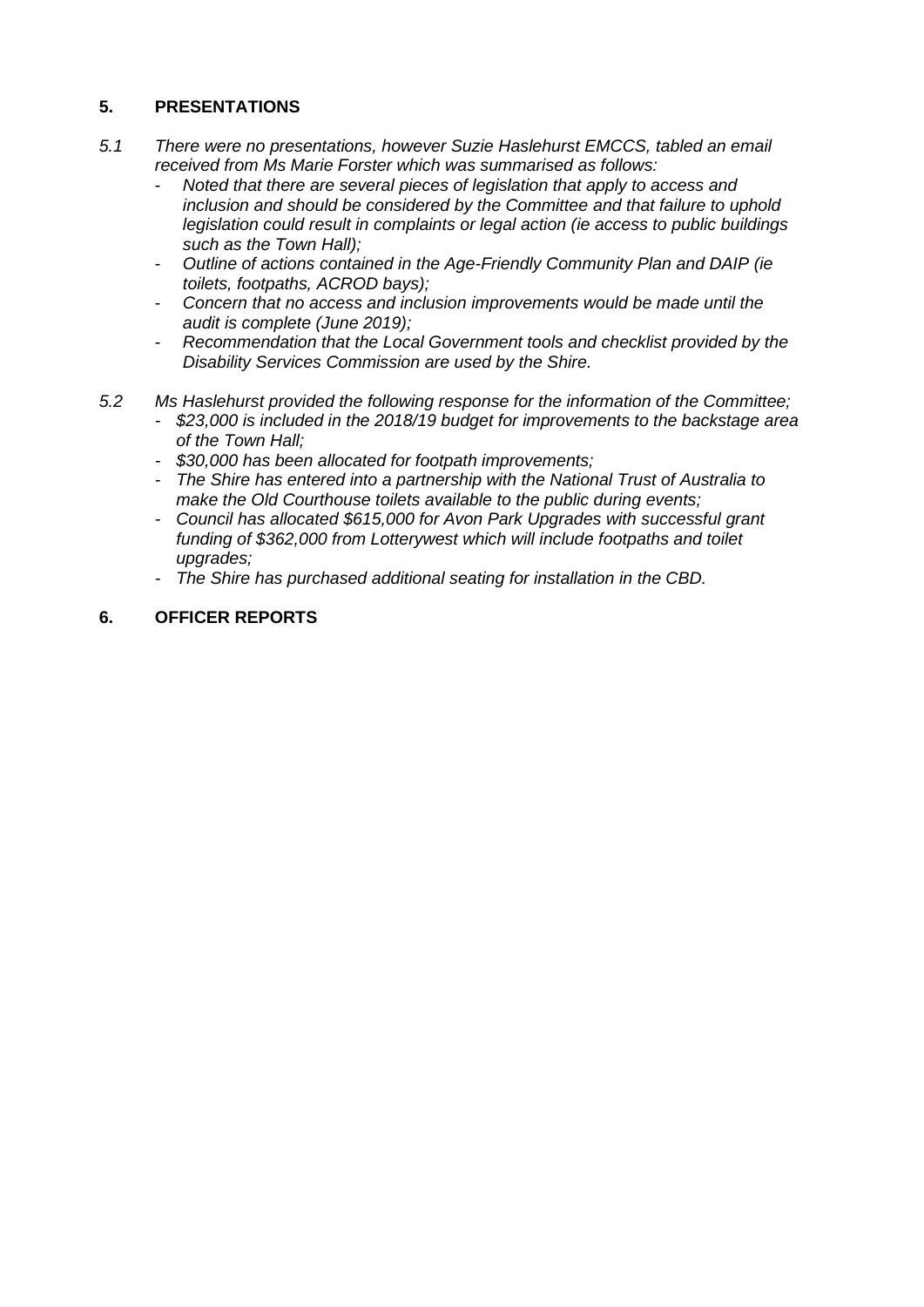# *SY002-08/18 (AIAC) – Access and Inclusion Audit 2018/19*

| OR.CMA.9.1                                  |
|---------------------------------------------|
| <b>Shire of York</b>                        |
| Tabitha Bateman - Acting Executive Manager, |
| <b>Corporate and Community Services</b>     |
| Tabitha Bateman - Acting Executive Manager, |
| <b>Corporate and Community Services</b>     |
|                                             |
|                                             |
|                                             |
|                                             |

## **Nature of Committee's Role in the Matter:**

• Executive

#### **Purpose of the Report:**

This report provides the Access and Inclusion Advisory Committee with a proposed scope to undertake an audit to identify the Shire's compliance both legislatively and practically in relation to disability access and inclusion for consideration and recommendation to Council.

#### **Background:**

The need for this project was identified during the development of the Shire's Access and Inclusion Plan 2018 – 2023 (DAIP) and as a result of feedback from the Shire's Access and Inclusion Advisory Committee and the community.

The Shire of York is committed to making progress with the outcomes of the Access and Inclusion Plan in a strategic and cost-effective manner. To this end, the audit will advise which of the facilities included in this audit are compliant and which are not, the extent of the gap on the non-compliant facilities and an overall summary of issues which will inform the Shire's investment in coming years on a prioritised basis.

Officers have drafted a scope for the Access and Inclusion Audit for the Committee's consideration and recommendation to Council.

#### **Comments and details:**

In accordance with the *Disability Services Act 1993 (amended 2004)*, public authorities are required to develop and implement a Disability Access and Inclusion Plan (DAIP) that identifies barriers to access and to propose solutions to ensure equitable access to services and facilities for people with disabilities. The Shire of York adopted its current DAIP 2018-23 on 25 June 2018.

The findings from the consultation process surrounding the DAIP identified the need for an accessibility audit to be undertaken for the CBD and Shire facilities resulting in a staged implementation plan in response to the findings of the audit.

#### *Proposed scope of the Audit*

A proposed scope and timeline for the development of the access and inclusion audit is provided below.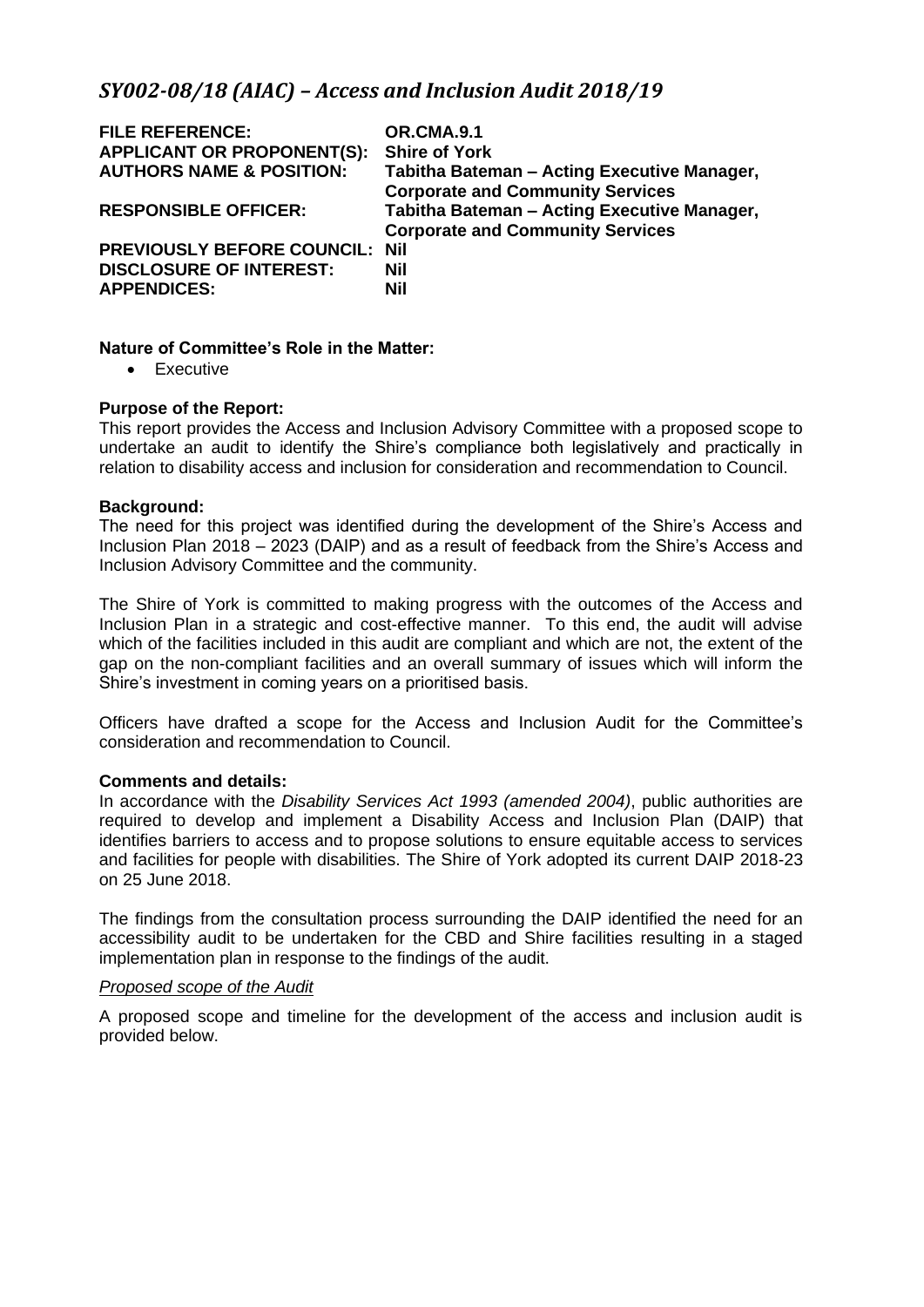| <b>TIMELINE</b>                                                                                            |                                                                                                                                                                                                                                                                                                                                                                                                                                                                        |  |
|------------------------------------------------------------------------------------------------------------|------------------------------------------------------------------------------------------------------------------------------------------------------------------------------------------------------------------------------------------------------------------------------------------------------------------------------------------------------------------------------------------------------------------------------------------------------------------------|--|
| <b>Planning</b><br>Sept - Nov 2018                                                                         | • Procurement and engagement of consultant<br>• Project inception meetings with officers and AIAC                                                                                                                                                                                                                                                                                                                                                                      |  |
| <b>Execution</b><br>Dec - Jan 2019<br>Feb 2019<br>Mar 2019<br>Apr - May 2019<br>June 2019                  | • Research and consultation<br>Draft report to AIAC and recommendation to Council<br>• Recommendation endorsed by Council<br>• Public Advertising<br>• Proposed budget allocation in 2019/20 budget<br>• AIAC recommendation to Council                                                                                                                                                                                                                                |  |
| <b>Completion</b><br>June 2019                                                                             | - Adoption by Council as part of DAIP Progress Report to be submitted to<br>Disability Services.                                                                                                                                                                                                                                                                                                                                                                       |  |
| <b>OUTCOMES</b>                                                                                            |                                                                                                                                                                                                                                                                                                                                                                                                                                                                        |  |
| The objectives of<br>this project are to;                                                                  | . Review the public buildings, parking and amenities in the Shire of York<br>townsite to identify barriers to disability access and inclusion.<br>• Develop a list of priorities for action to address issues of non-compliance<br>that will inform asset management planning and annual budgeting<br>processes.<br>• Provide useful, achievable and practical initiatives to provide real results to<br>improve access and inclusion within reasonable budget limits. |  |
| <b>FOCUS AREAS</b>                                                                                         |                                                                                                                                                                                                                                                                                                                                                                                                                                                                        |  |
| It is anticipated<br>that the following<br>focus areas will be<br>considered as part<br>of the audit;      | • Footpaths and crossovers, other barriers to mobility<br>• ACROD/disability parking<br>Access and egress to public buildings and amenities<br>• Wayfinding and signage<br><b>Events</b>                                                                                                                                                                                                                                                                               |  |
| <b>LOCATIONS</b>                                                                                           |                                                                                                                                                                                                                                                                                                                                                                                                                                                                        |  |
| It is proposed that<br>as a minimum, the<br>audit includes the<br>following locations<br>and/or buildings; | • York CBD with a particular focus on Avon Terrace and its connectivity<br>• Shire of York Administration Building<br>• York Town Hall and York Visitor Centre<br>- Avon Park<br>• York Residency Museum<br>• York Memorial Swimming Pool<br>• York Recreation and Convention Centre<br>• Old Recreation Stadium<br>• Shire of York Depot                                                                                                                              |  |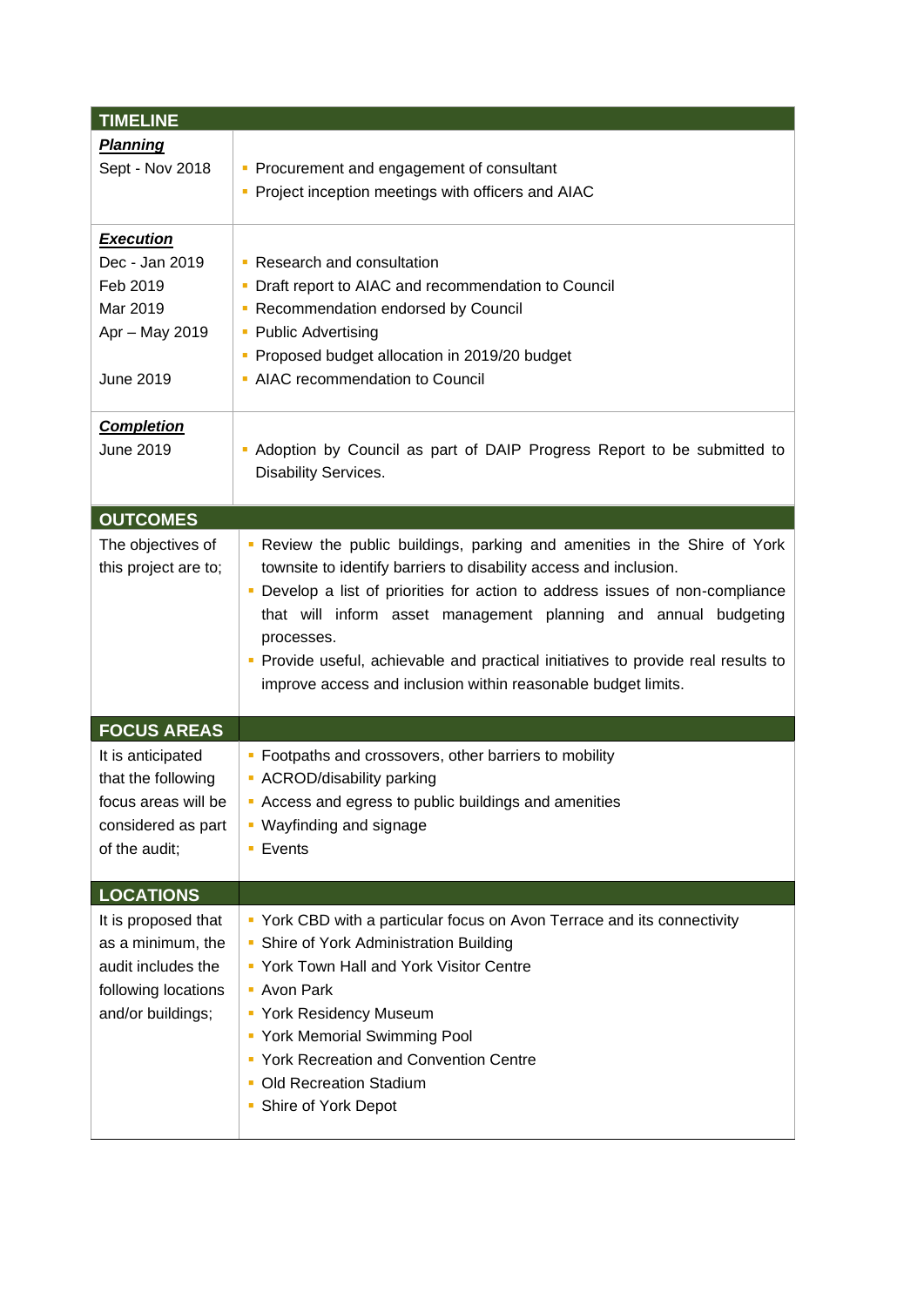| <b>DELIVERABLES</b> |                                                                                                                                                                                                                                                                                                                                                                                                                                                                                                                                                                                                            |
|---------------------|------------------------------------------------------------------------------------------------------------------------------------------------------------------------------------------------------------------------------------------------------------------------------------------------------------------------------------------------------------------------------------------------------------------------------------------------------------------------------------------------------------------------------------------------------------------------------------------------------------|
| The Consultant will | - Liaise closely with Shire officers and provide project updates when required.                                                                                                                                                                                                                                                                                                                                                                                                                                                                                                                            |
| be required to;     | Be responsible for the arrangement and cost of implementing the proposed<br>community engagement plan.<br>• Submit a report detailing the methodology used to conduct the audit<br>including consultation undertaken and the outcomes of the process.<br>Provide a prioritised list of recommendations for consideration by the<br>Access and Inclusion Advisory Committee for recommendation to Council.<br>It is anticipated that proposed actions will be prioritised over a number of<br>years.<br>Present the findings of the audit to the Access and Inclusion Advisory<br>Committee and/or Council. |
|                     |                                                                                                                                                                                                                                                                                                                                                                                                                                                                                                                                                                                                            |

# **Implications to consider:**

#### • **Consultative**

One of the integral requirements of the DAIP is community consultation. The amendments to the *Disability Services Act (1993, amended 2004)* now make community consultation mandatory. Consultation was undertaken as part of the development of the DAIP which identified that there were a number of issues at various locations which indicated a need to undertake an audit.

#### • **Strategic**

#### *Theme 1: A Place to Live*

- 1.4 There are few barriers to people moving safely, freely and easily around the town of York and rural townships and to other communities.
- 1.5 Health, disability and family support services are accessible and locally provided wherever possible.

# *Theme 4: Built for Resilience*

- 4.6 The town of York has a network of well-maintained and well-integrated, safe and reliable, roads, footpaths and cycle paths.
- 4.8 The town of York and other Shire communities have adequate public health services which are managed in a sustainable way.

#### • **Policy related**

*G2.9 Community Engagement and Consultation*

#### • **Financial**

The cost to undertake an audit was included in the 2018/19 budget adopted by Council. Further financial implications are expected to arise from the list of priorities highlighted in the audit which will be prioritised over a number of years and presented to Council as they emerge and will inform the annual budget process.

# • **Legal and Statutory**

#### *Disability Services Act 1993* **28. Disability access and inclusion plans**

*(1) Each public authority must have a disability access and inclusion plan to ensure that in so far as its functions involve dealings with the general public, the performance of those functions furthers the principles in Schedule 1 and meets the objectives in Schedule.*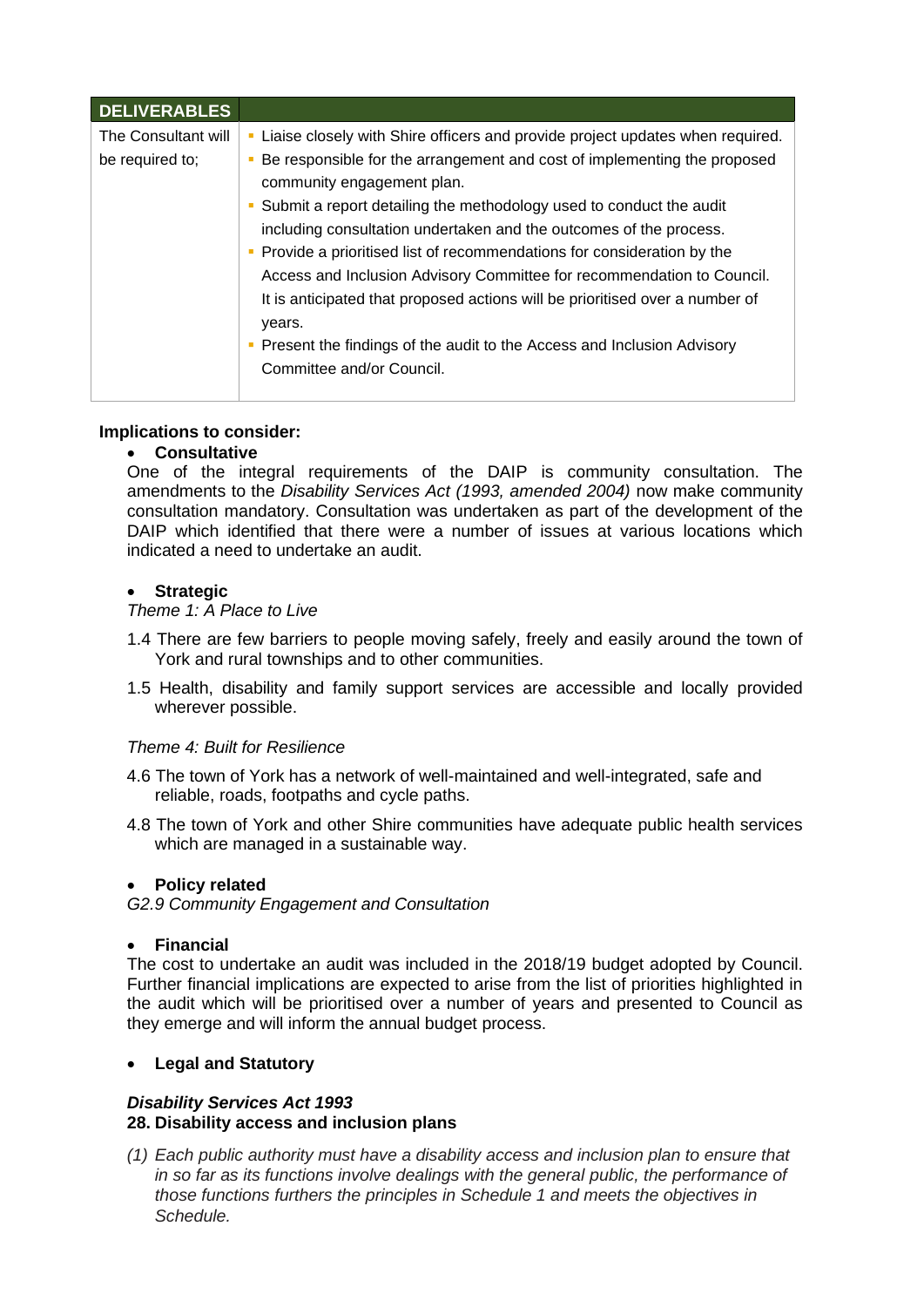- *(2) A disability access and inclusion plan must meet any prescribed standards.*
- *(3) A public authority must lodge its disability access and inclusion plan with the Commission, —*
	- *(a) if the authority was established before the commencement of the Disability Services Amendment Act 2004, without delay;*
	- *(b) if the authority is established after the commencement of the Disability Services Amendment Act 2004, within 12 months after the day on which it is established.*
- *(4) A public authority may amend its disability access and inclusion plan at any time.*
- *(5) A public authority may review its disability access and inclusion plan at any time.*
- *(6) After reviewing its disability access and inclusion plan, a public authority must lodge a report of the review with the Commission in accordance with subsection.*
- *(7) Not more than 5 years is to elapse —*
	- *(a) between the day on which a public authority first lodges its disability access and inclusion plan with the Commission and the day it lodges a report of a review of the plan with the Commission; or*
	- *(b) between the lodgement of the report of one review of a plan and the lodgement of the report of another review of the plan.*
- *(8) After reviewing its disability access and inclusion plan, a public authority may amend the plan or prepare a new plan.*
- *(9) If at any time a public authority amends its disability access and inclusion plan or prepares a new plan, whether after a review or not, it must lodge the amended or new plan with the Commission as soon as practicable after doing so.*
- *(10) A public authority must undertake public consultation in accordance with the procedure specified in the regulations when preparing, reviewing or amending a disability access and inclusion plan.*

# *Disability Services Regulations 2004*

# **10. Procedure for public consultation by authorities (s. 28)**

- *(1) For the purposes of section 28(10) of the Act, a public authority is to undertake consultation in relation to its disability access and inclusion plan by calling for submissions either generally or specifically —*
- *(a) by notice in a newspaper circulating throughout the State or, in the case of a local government, the district of that local government under the Local Government Act 1995; and*
	- *(b) on any website maintained by or on behalf of the public authority.*
- *(2) Nothing in subregulation (1) prevents a public authority from also undertaking any other consultation.*

# *Local Government Act 1995*

The Access and Inclusion Committee is established under Part 5 – Division 2 (Subdivision 2) of the *Local Government Act 1995 – Committees and their meetings*. No authority is delegated to the Committee and all recommendations made by the Committee will be brought to Council for decision.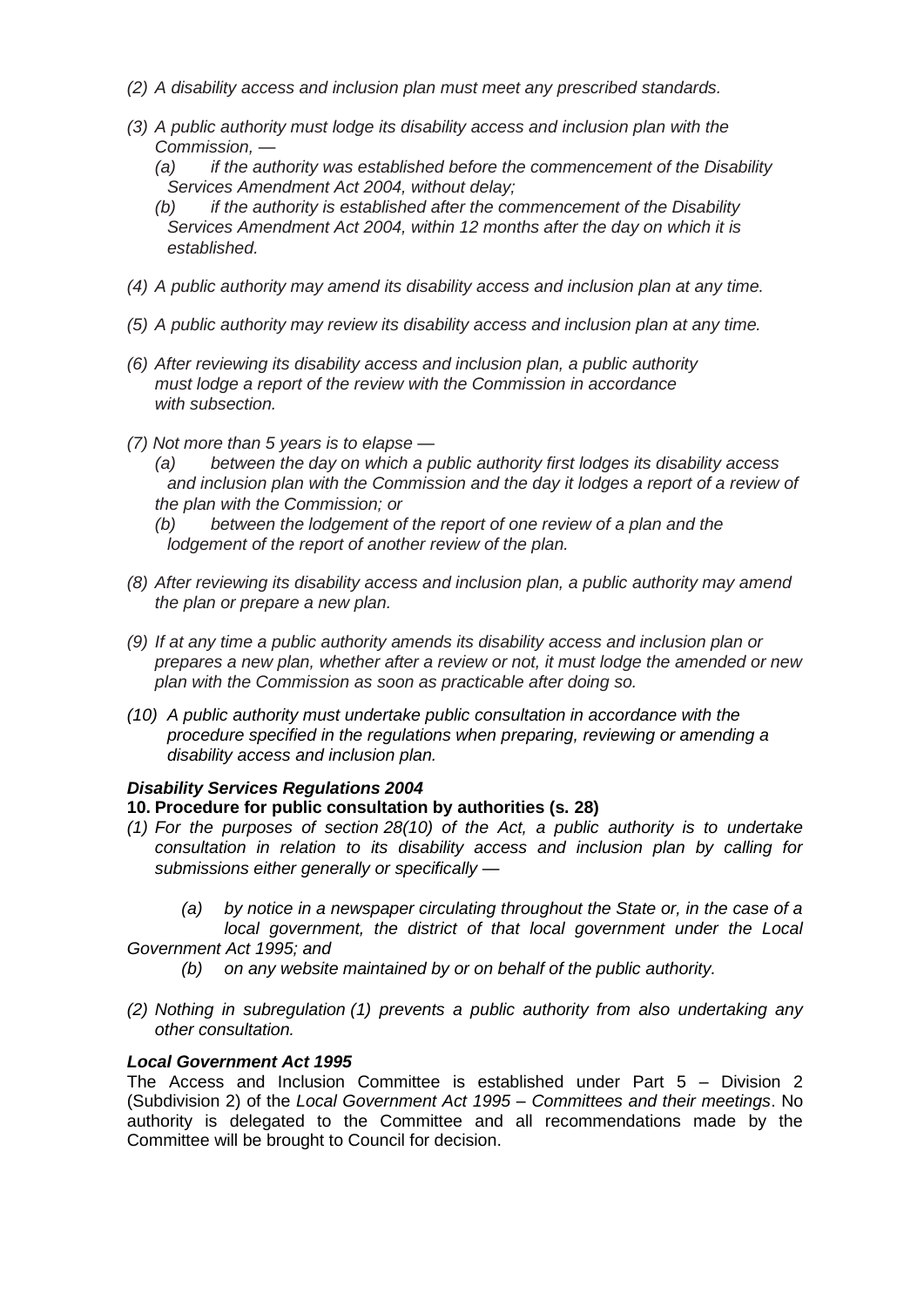#### • **Risk related**

Should the Shire not engage a suitably qualified consultant to undertake a disability access and inclusion audit any future upgrades to the Shire's facilities and amenities will be done on an ad-hoc basis and may not comply with the *Disability Services Act 1993.*  Undertaking an audit seeks to mitigate this risk by identifying and consequently programming future upgrades based on priority.

#### • **Workforce Implications**

The Executive Manager, Corporate and Community Services is responsible for this project which will be undertaken within current resources.

**Absolute Majority Required: No**

**COMMITTEE RESOLUTION: 030818 AIAC**

**Moved: Cr Smythe Seconded: L. Christmas**

*"That the Access and Inclusion Advisory Committee recommends that Council endorses the proposed scope for the access and inclusion audit of the Shire of York contained within this report."*

*CARRIED: 6/0*